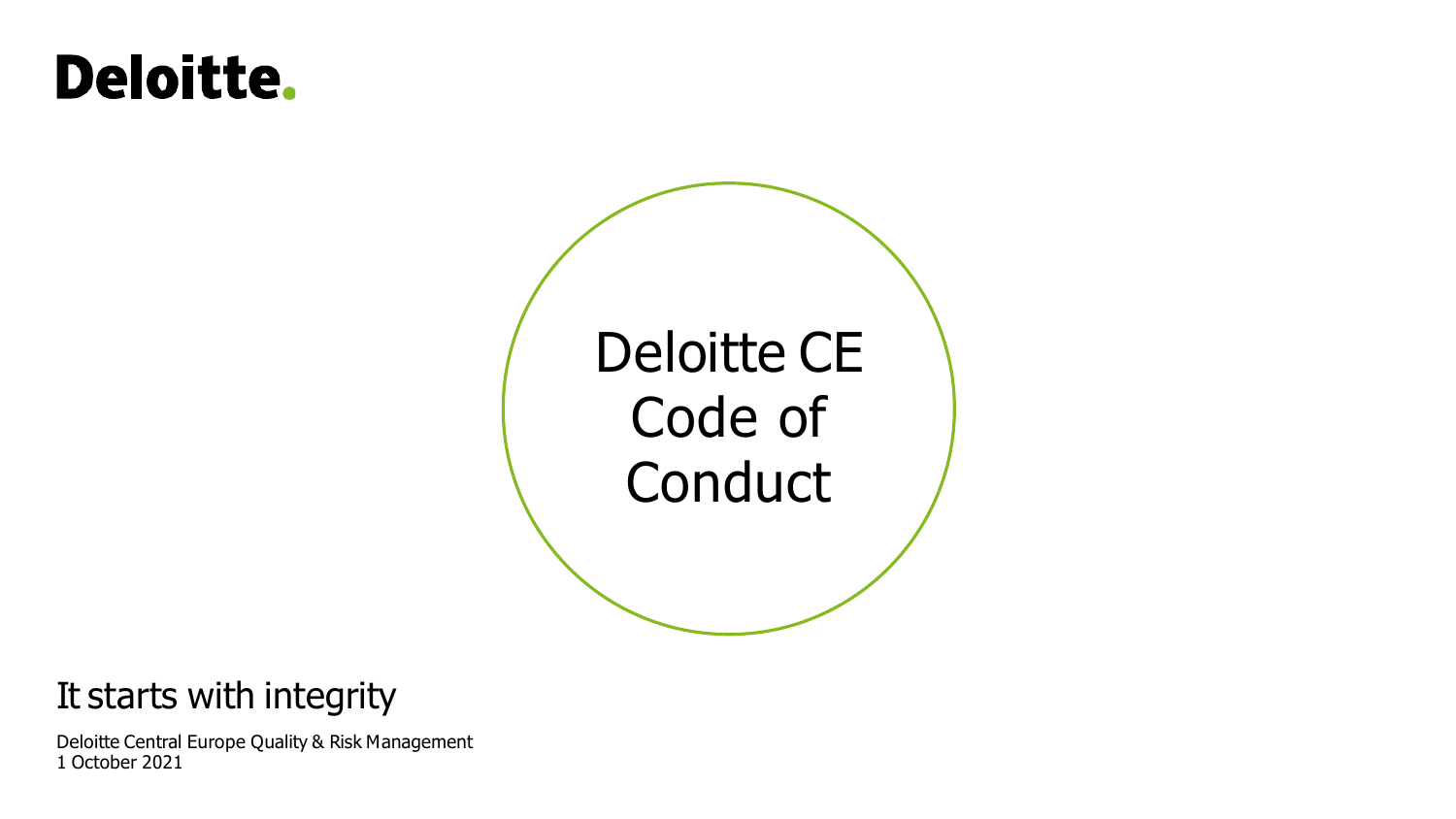# CE Code of Conduct | Our commitment to quality and integrity

Deloitte's commitment to quality and integrity underlies everything we do  $-$  day in and day out  $-$  as we seek to make an impact that matters for clients, our people, and our communities.

Our Deloitte CE Code of Conduct – or *Code* – guides those efforts by clearly articulating the standards to which we all must hold ourselves, wherever we live and work. As we continue building the Deloitte culture, the Code plays an integral part in supporting each and everyone of us as a guide to understanding what we stand for and how we make decisions each day.

Itis important that each of us become familiar with the Code. It is our constant guide for serving clients, for working with each other and for the impact we make in our communities.

We remain firmly committed to a culture in which we are comfortable speaking up when something doesn't feel right, in which we respond swiftly and effectively when others raise concerns, and in which we always deliver our very best effort without fail.



JaroslavSkvrna CEO, Deloitte CE



John Ploem Chief Ethics Officer, Deloitte CE



Ahmed Hassan Risk & Reputation Leader, Deloitte CE

*The backbone of the Code is the Global Principles of Business Conduct which describes the commitments that Deloitte and its people make to stakeholders around the world – our clients, our peopleand society.*

*It is important to note that the commitments described in the Code are not set out as aspirations. They are the behaviours thatour people,clients and other stakeholders can expect from Deloitte today.*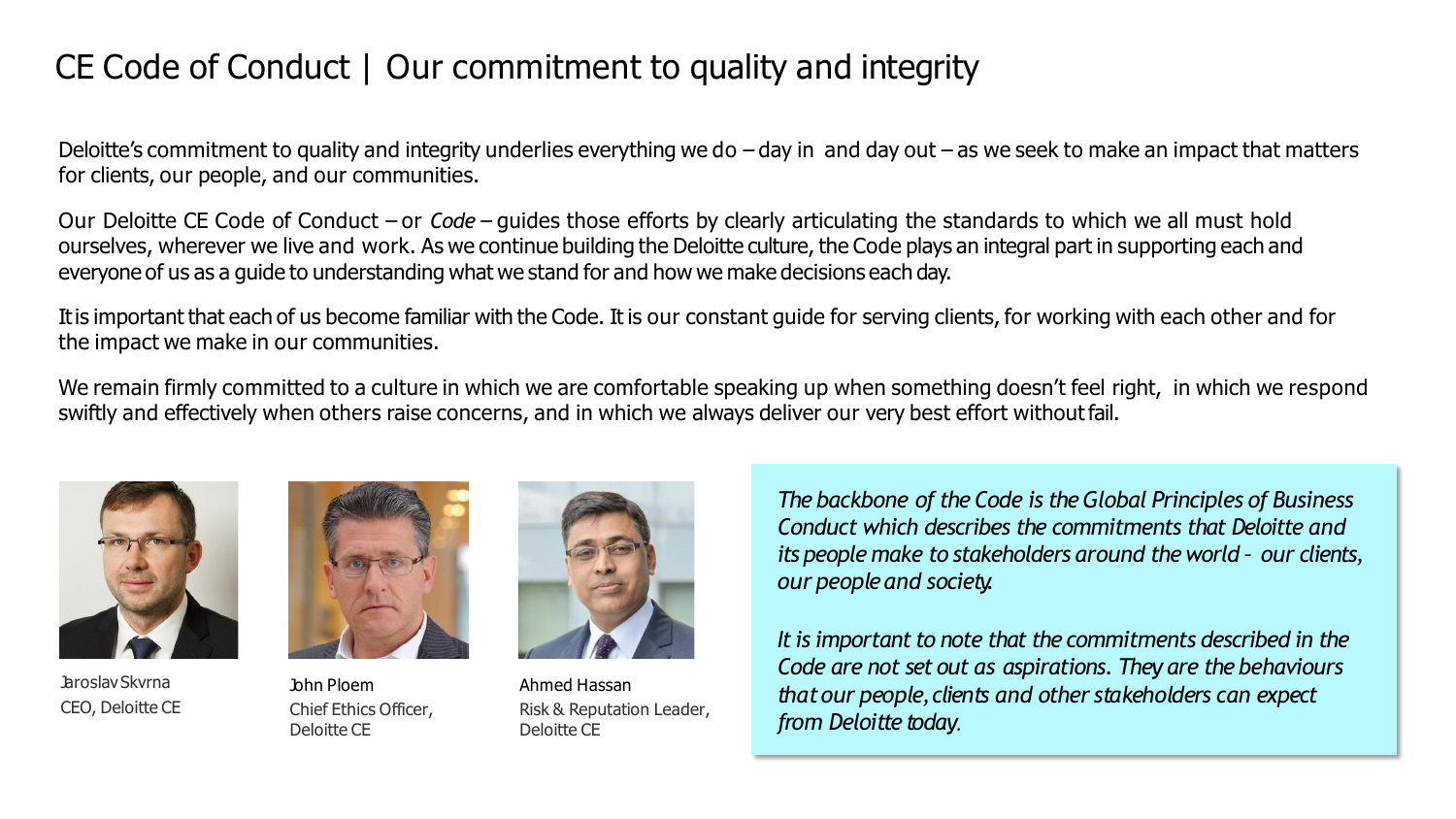## Consult, consult, consult

In complying with the standards outlined in the Code, you should ask yourself the following questions to aid in making the right decision about a possible course of action:

- *Aremy actions illegalor unethical?*
- *Am I being fair and honest?*
- *Am I witnessing discriminating behaviour?*
- *Would I be unwilling or embarrassed to tell my family, friends, or co-workers?*
- *Would the reputation of DTTL or any DTTL member firm be harmed if the action was revealed in the newspapers?*
- *Am I personally uncomfortable about the course of action?*
- *Could someone's life,health, safety, or reputation be endangered by my action?*
- *Could the intended action appear inappropriate to a third party?*

You don't have to resolve a difficult ethical decision alone. We encourage you to consult with your colleagues, line managers, leaders or member firm's normal reporting channels. In addition, formal ethics reporting channels are available at the regional and member firm level for those who seek a confidential route for consultation.

At Deloitte, we take reports of misconduct seriously, conducting investigations where necessary, and addressing issues appropriately. Retaliation against those who raise ethical concerns in good faith is not tolerated.

With strong DTTL and member firm leadership support, our Code and CE Ethics Program define the Deloitte approach to building and sustaining a culture of ethics and integrity.

## CE Ethics reporting channels



John Ploem



Andy Newman



Confidential reporting channel operated independently by NAVEX Global – phone lines and web platform:

[deloittespeakup.ethicspoint.com](https://secure.ethicspoint.eu/domain/media/en/gui/104668/index.html)

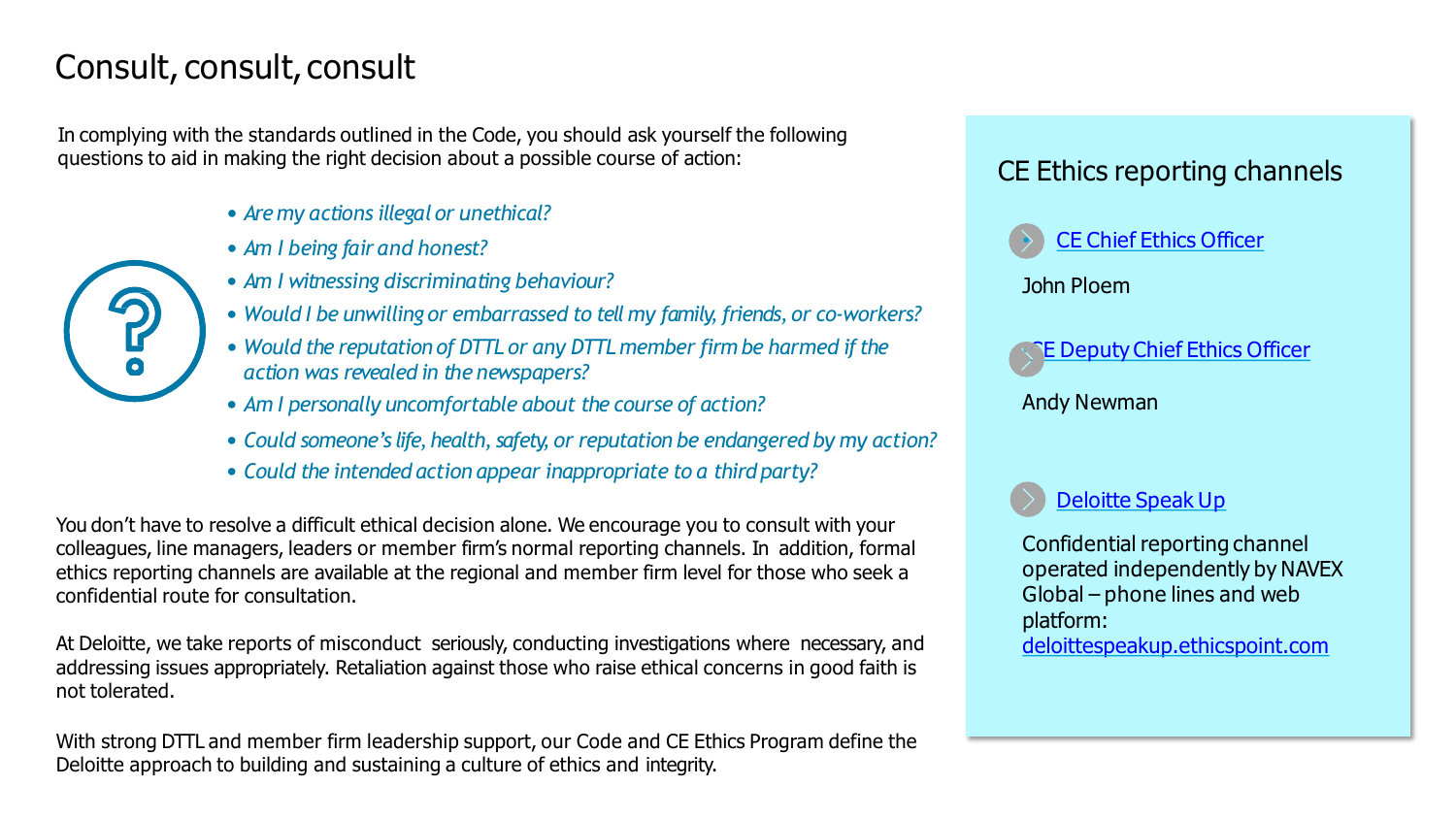# The Code | Summary of our commitments

Our Code encompasses Deloitte's Global Principles of Business Conduct, which outlines the commitments that each of us make. It is based on our Shared Values and reflects our core belief that, at Deloitte, ethics and integrity are fundamental and not negotiable.

Acting in accordance with the Code is a responsibility for all Deloitte people in Central Europe. Each of us is expected to know, understand and comply with the Code. We also have a responsibility to raise our voice when we become aware of anything that is inconsistent with it. There can be serious consequences for non-compliance with the Code or related Deloitte policies, up to and including dismissal.



We commit to serving clients with distinction

- Integrity
- Quality
- Professional behaviour
- Objectivity
- Competence
- Fair business practices
- Confidentiality, privacy and data protection



We commit to inspiring talented professionals to deliver outstanding value

- Respect, diversity and fair treatment
- Professional development and support

## Our Shared Values

- Lead the way
- Serve with integrity
- Take care of each other
- Foster inclusion
- Collaborate for measurable impact



We commit to contributing to society as a role model for positive change

- Anti-corruption
- Responsible supply chain
- Social responsibility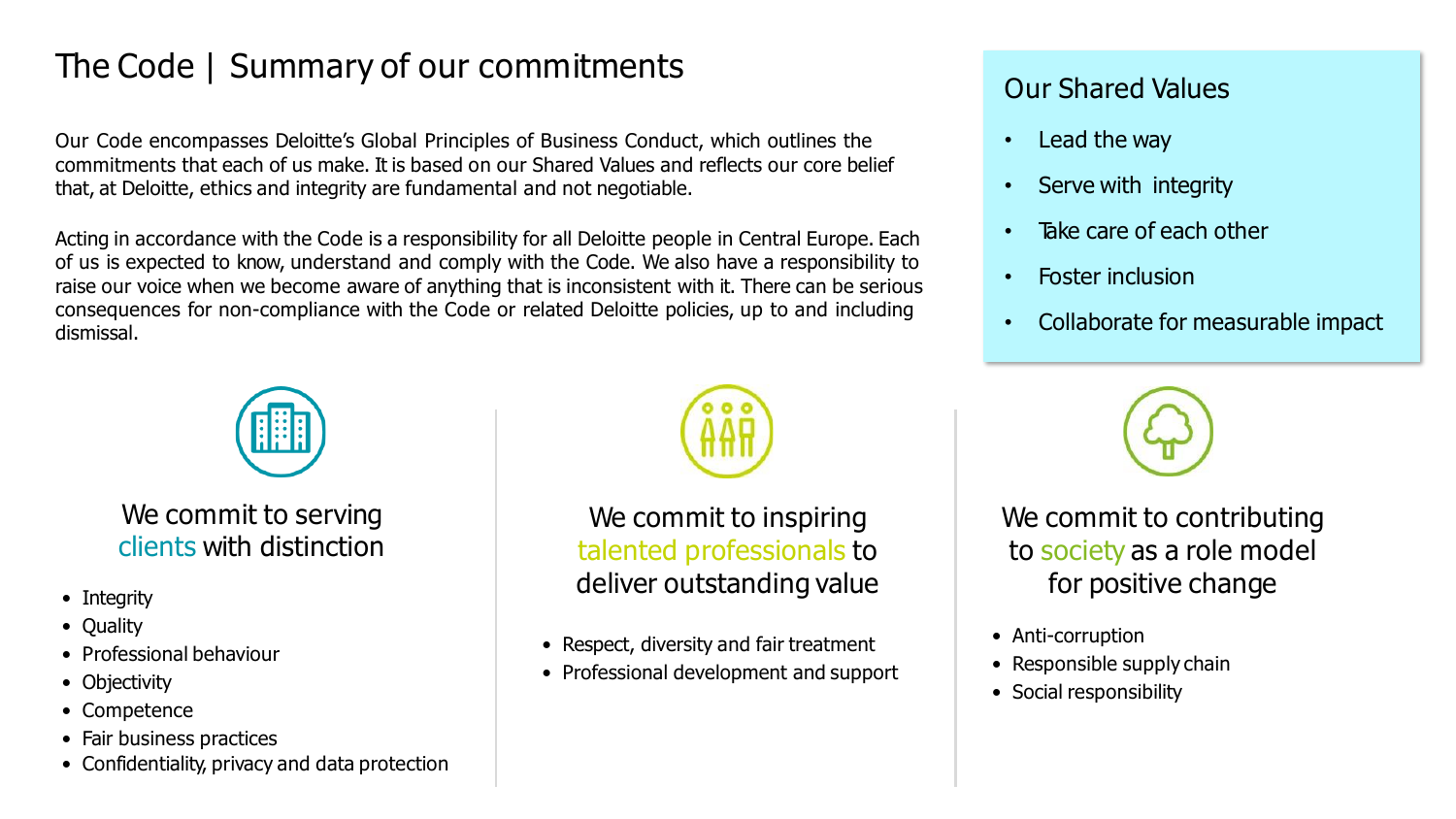Every day at Deloitte, we seek to make an impact that matters to our people, our communities, and the clients that we serve. The following commitments illustrate what our stakeholders can expect from our people.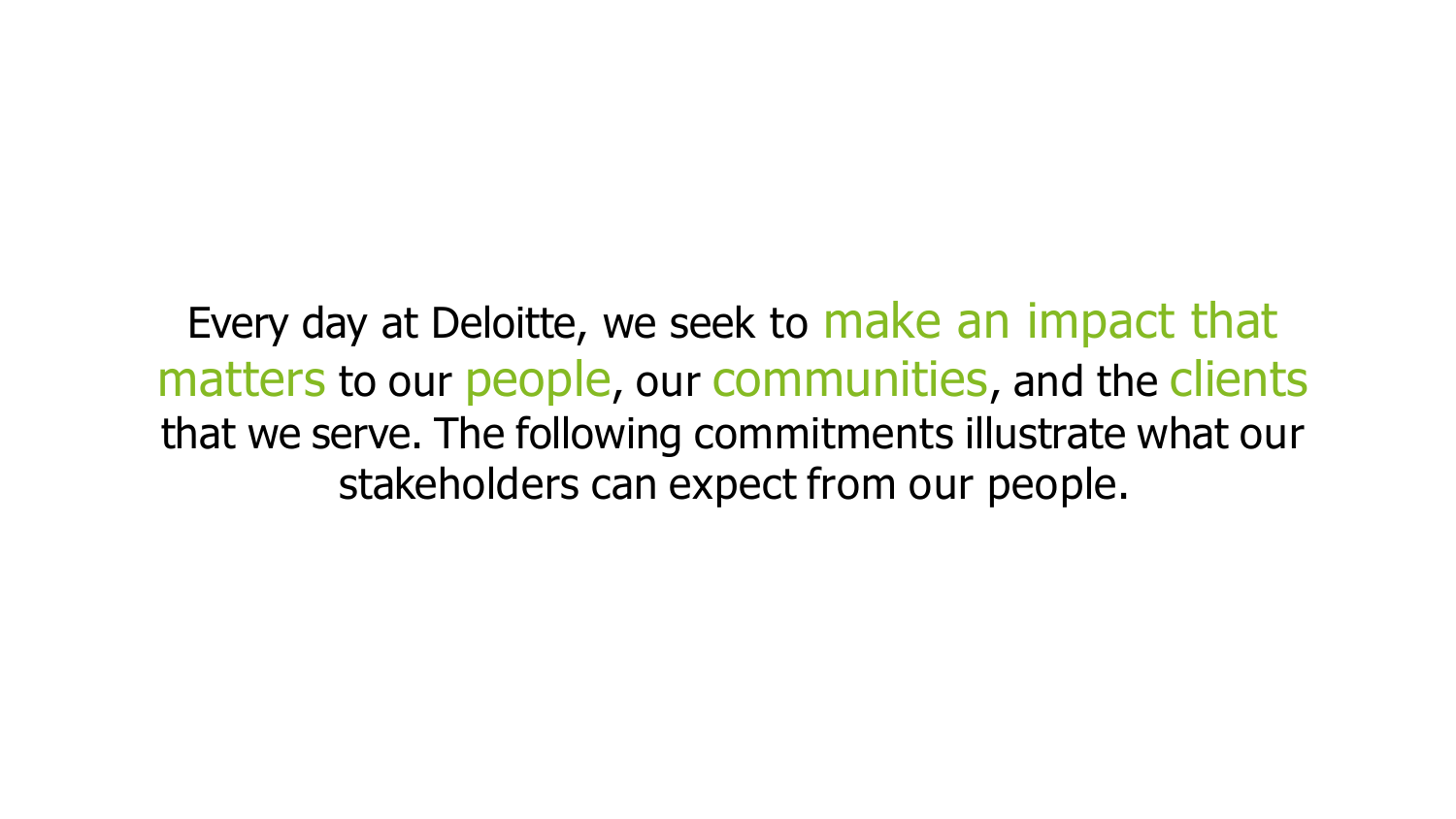# Global Principles of Business Conduct We commit to serving clients with distinction

## **Integrity**

- We are straightforward and honest in our professional opinions and business relationships.
- We are truthful about the services we provide, the knowledge we possess, and the experience we have gained.

### Professional Behaviour

- We comply with applicable professional standards, laws and regulations and seek to avoid actions that may discredit ourselves or our professions.
- We foster a culture of appropriate professional skepticism and personal accountability which supports clients and drives quality in the services we provide.
- We understand the broader impact that our work has on society, our people, and our clients, and we conduct business with those interests in mind.
- We are committed to earning and sustaining the public's trust and confidence in the work we do.

## **Objectivity**

- We are objective in forming our professional opinions and the advice wegive.
- We do not allow bias, conflict of interest, or inappropriate influence of, or undue reliance on, individuals, organizations, technology or other factors, to override our professional judgements and responsibilities.
- We do not offer, accept or solicit any gifts, entertainment or hospitality that we have reason to believe may be intended to improperly influence business decisions or impair objectivity.

## **Quality**

- We are committed to providing quality services by bringing together the breadth and depth of our resources, experience and insights to help clients address their needs and problems.
- We strive to develop outcomes which create an impact that matters for our clients.



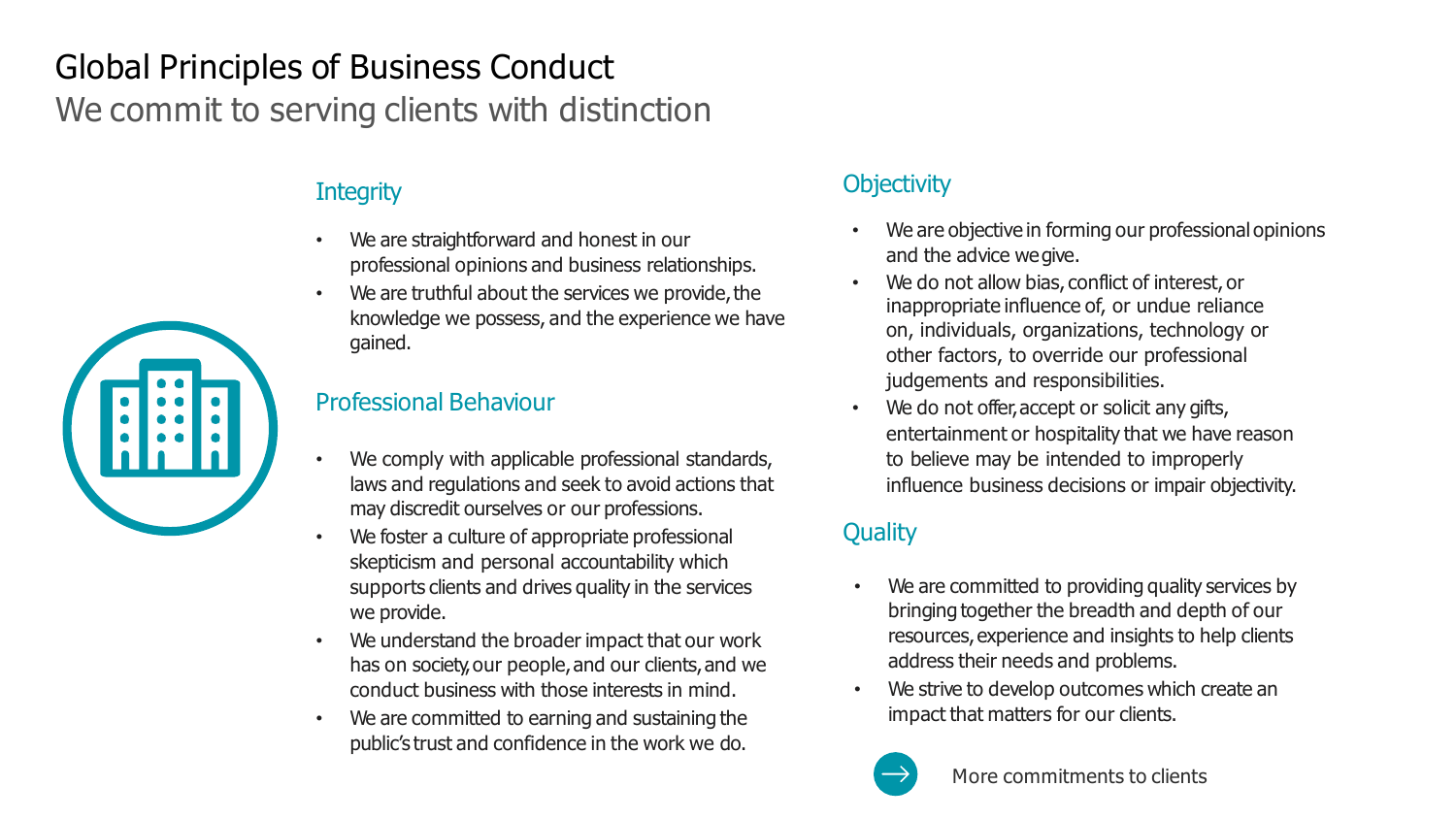# Global Principles of Business Conduct We commit to serving clients with distinction

### **Competence**

- We use due care to match client needs with practitioners who have the competence required for their assignments.
- We foster innovation and new ideas to improve the value and performance of our services, while being mindful on the impact on society.

#### Fair Business Practices

- We respect our competitors and are committed to fair business practices.
- We receive fees that reflect the value of services provided and responsibilities assumed.

#### Confidentiality, privacy and dataprotection

We protect and take measures to safeguard the confidential and personal information that we hold, collecting and handling it in compliance with applicable laws, professional obligations, and our own data management policies and practices.

- We prohibit disclosure of confidential and personal information entrusted to us unless granted permission or there is a legal or professional right or duty to disclose.
- We prohibit the use of confidential information about our clients for personal advantage or for the benefit of third parties.
- An information security awareness culture is systematically built and adhered to, and our leadership commits to develop Deloitte information security management systems and focus on its further improvement.
- We are all informed and educated concerning problems around information security through a range of options including information security awareness training.
- We are committed to being a resilient organization that operates efficiently and provides services in a continuous manner. Our business continuity programs enable us to better anticipate disruptions,adapt to various events, and provide reliable client service.

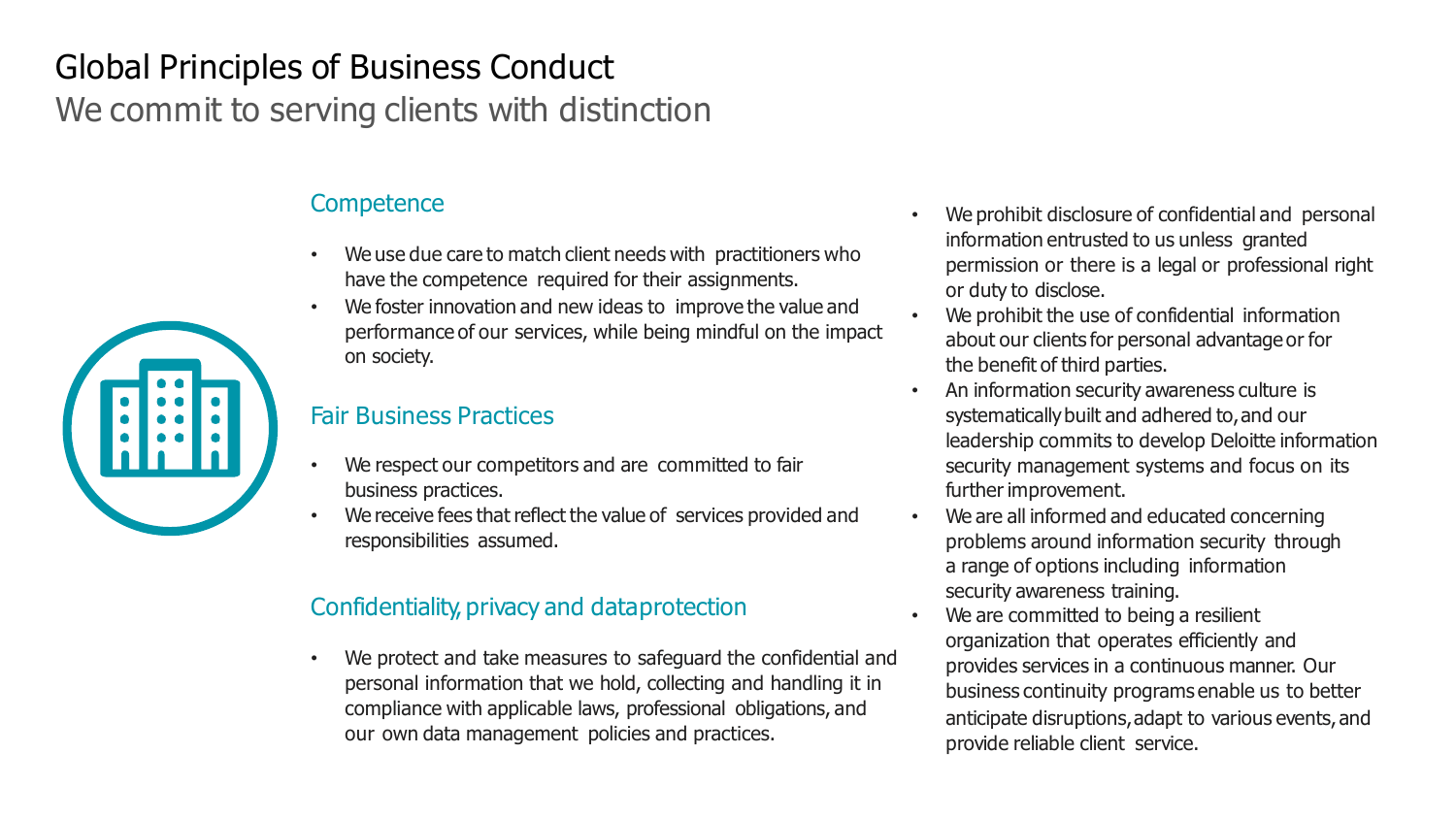# Global Principles of Business Conduct

We commit to inspiring our talented professionals to deliver outstanding value



#### Respect, diversity and fair treatment

- We foster a culture and working environment where our people treat each other with respect, courtesy and fairness, promoting equal opportunity forall.
- We encourage and value a diverse mix of people, viewpoints, talents, and experiences.
- We create inclusive working environments that not only address individual needs but allow our people to utilize their unique strengths.
- We do not tolerate harassment or discrimination of any nature on the grounds of gender, race, religion, age, disability, gender identity, sexual orientation, or those categories protected by local law in any of our working environments.

#### Professional development and support

- We invest in our people to develop the professional knowledge and skills necessary for them to effectively perform their roles.
- We help our people reach their potential through investments in personal and professional development andsupport programs.
- We provide a safe work environment for our people and expect our clients to do the same.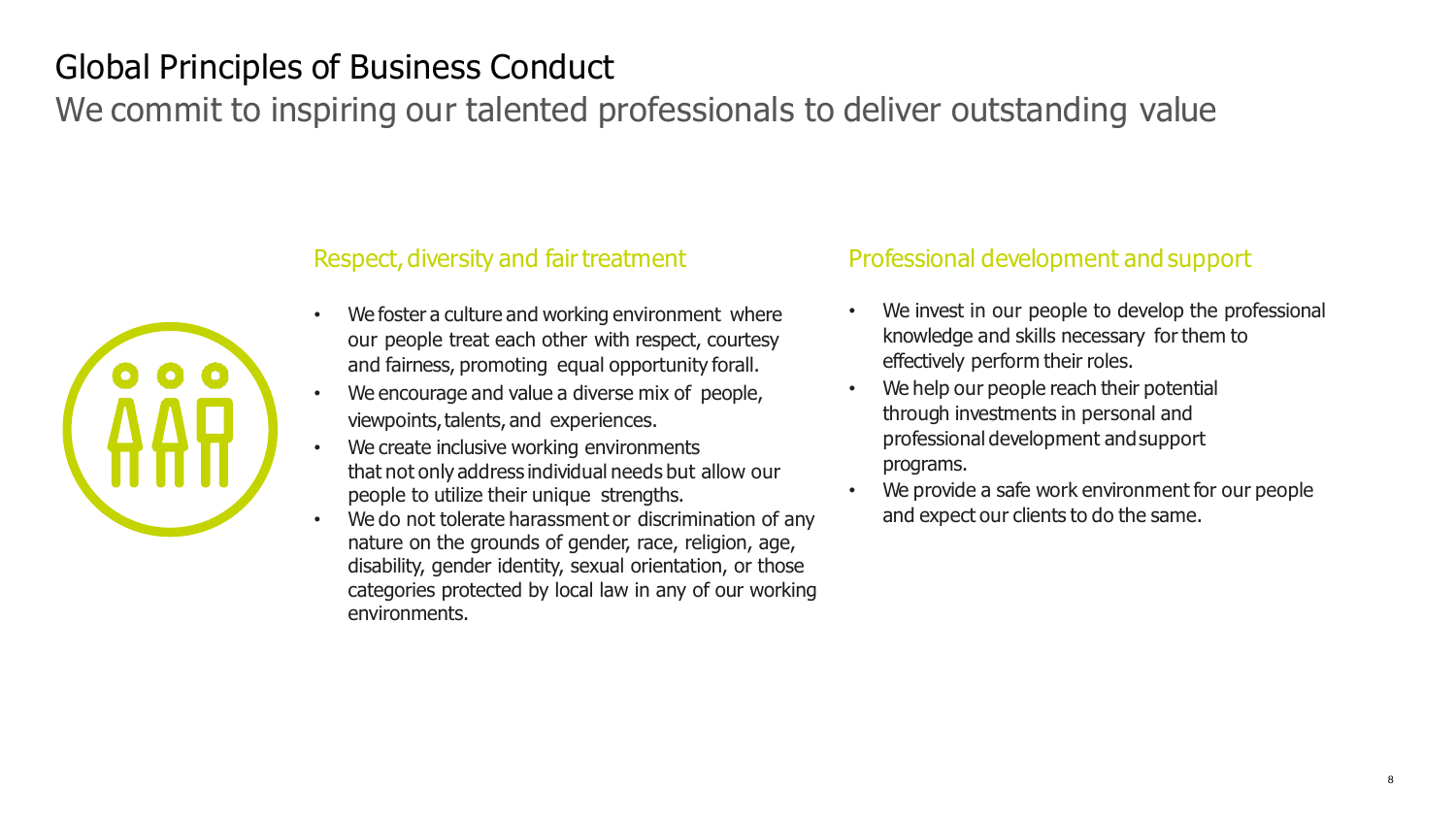# Global Principles of Business Conduct

We commit to contributing to society as a role model for positive change



#### Anti-Corruption

- We are against corruption and neither make bribes nor accept them, nor induce or permit any other party to make or receive bribes on our behalf.
- We support efforts to eradicate corruption and financial crime.

#### Responsible supplychain

- We do not condone illegal or unethical behaviour by our suppliers,contractorsand alliance partners.
- We select suppliers through fair procurement processes.

#### Social responsibility

- We contribute to society and communities by engaging with non-profit organizations, governments, and other businesses to make a positive impact on local, national or global challenges.
- We support our communities in a variety of ways, such as donating money, providing pro-bono client services and supporting the volunteering of time by our people.
- We support efforts to drive sustainable development and we respect human rights standards.
- We recognize that our business operations and our provision of services may at times impact the environment and we work to reduce harmful effects they might have.